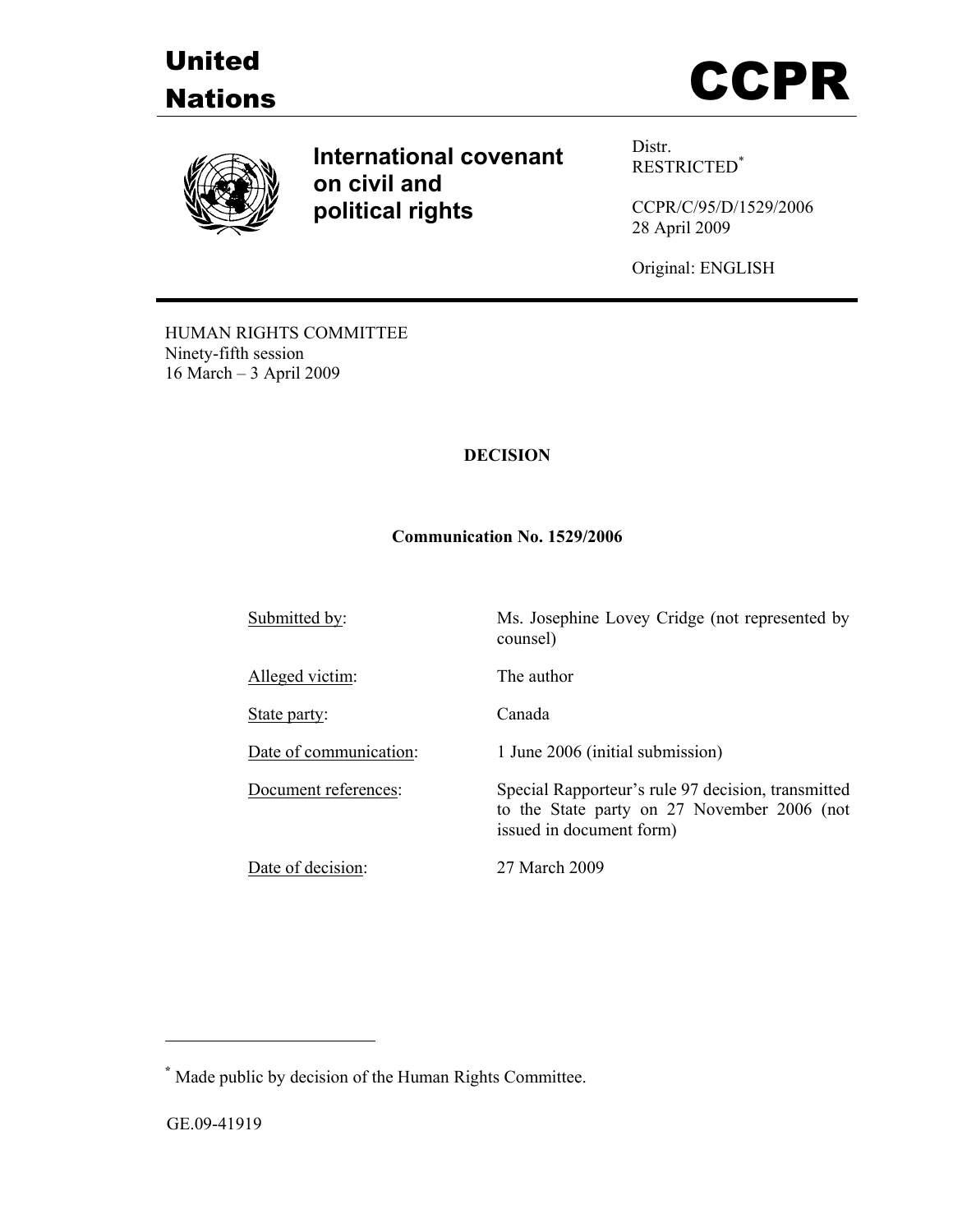*Subject matter*: Alleged judicial bias and denial of a fair hearing by an independent and impartial tribunal; attacks on honour and reputation;

 *Procedural issues*: Lack of substantiation of claims, incompatibility with the provisions of the Covenant; exhaustion of domestic remedies;

 *Substantive issues*: Right to a fair trial, right to equal protection of the law, right not to be subjected to unlawful attacks on honour and reputation;

 *Articles of the Optional Protocol*: 2; 5, paragraph (2)(b); 3

 *Articles of the Covenant*: 14, paragraph 1; 17; 26.

[ANNEX]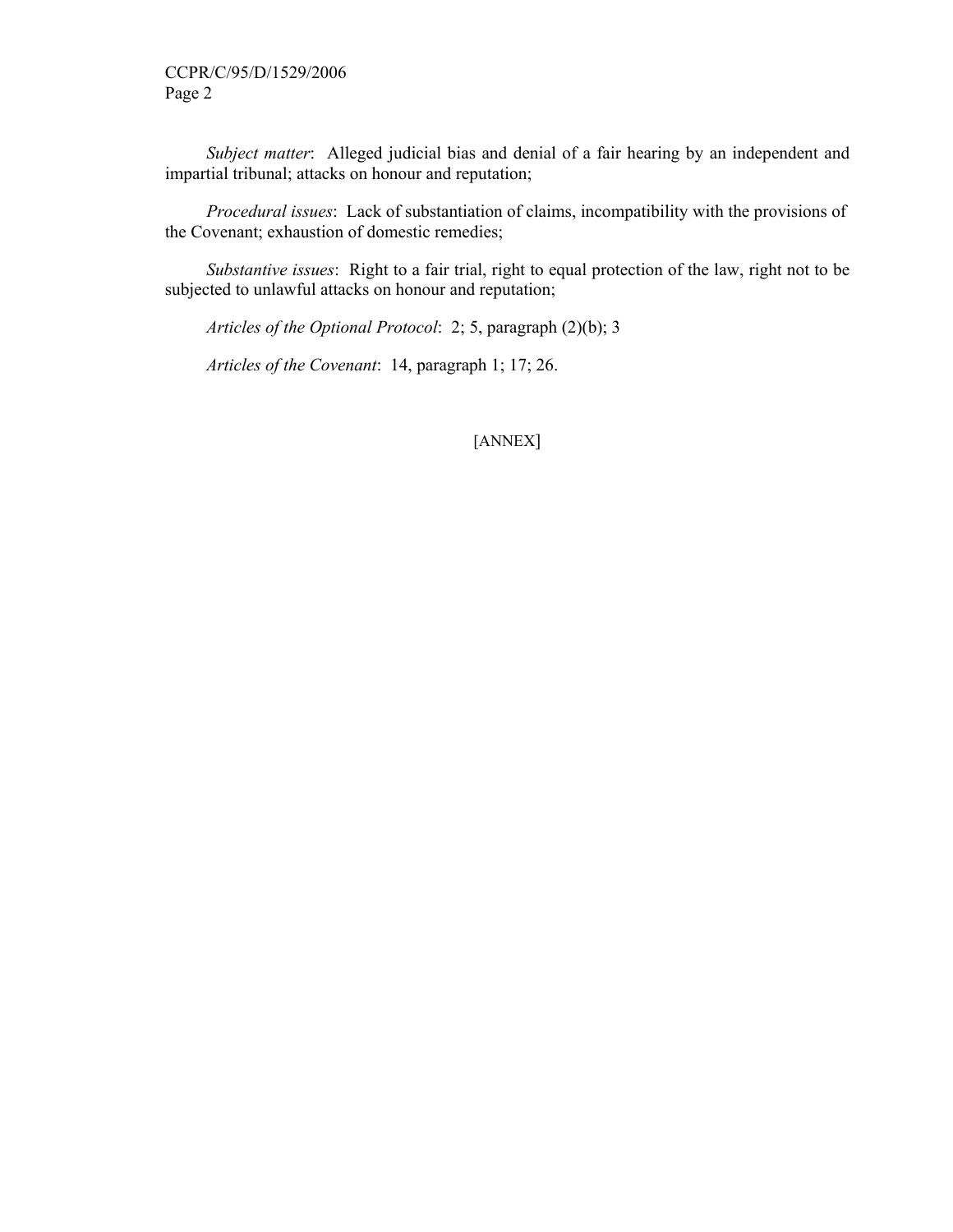### **ANNEX**

# DECISION OF THE HUMAN RIGHTS COMMITTEE UNDER THE OPTIONAL PROTOCOL TO THE INTERNATIONAL COVENANT ON CIVIL AND POLITICAL RIGHTS

Ninety-fifth session

#### concerning

# **Communication No. 1529/2006\*\***

| Submitted by:          | Ms. Josephine Lovey Cridge (not represented by<br>counsel) |
|------------------------|------------------------------------------------------------|
| Alleged victim:        | The author                                                 |
| State party:           | Canada                                                     |
| Date of communication: | 1 June 2006 (initial submission)                           |

 The Human Rights Committee, established under article 28 of the International Covenant on Civil and Political Rights,

Meeting on 27 March 2008

Adopts the following:

 $\overline{a}$ 

### **DECISION ON ADMISSIBILITY**

1.1 The author of the communication is Ms. Josephine Lovey Cridge, a Canadian national born on 9 July 1933. She claims to be a victim of violations by Canada of her rights under articles 14, 17 and 26 of the International Covenant on Civil and Political Rights. The author is not represented by counsel.

1.2 On 7 February 2007 the Committee, acting through its Special Rapporteur on New Communications and Interim Measures, decided to examine the admissibility of the communication separately from the merits.

<sup>\*\*</sup> The following members of the Committee participated in the examination of the present communication: Mr. Abdelfattah Amor, Mr. Prafullachandra Natwarlal Bhagwati, Ms. Christine Chanet, Mr. Ahmad Amin Fathalla, Mr. Yuji Iwasawa, Ms. Helen Keller, Mr. Lazhari Bouzid, Ms. Zonke Zanele Majodina, Ms. Iulia Antoanella Motoc, Mr. Michael O'Flaherty, Mr. José Luis Pérez Sanchez-Cerro, Mr. Rafael Rivas Posada, Sir Nigel Rodley, Mr. Fabian Omar Salvioli, Mr. Krister Thelin and Ms. Ruth Wedgwood.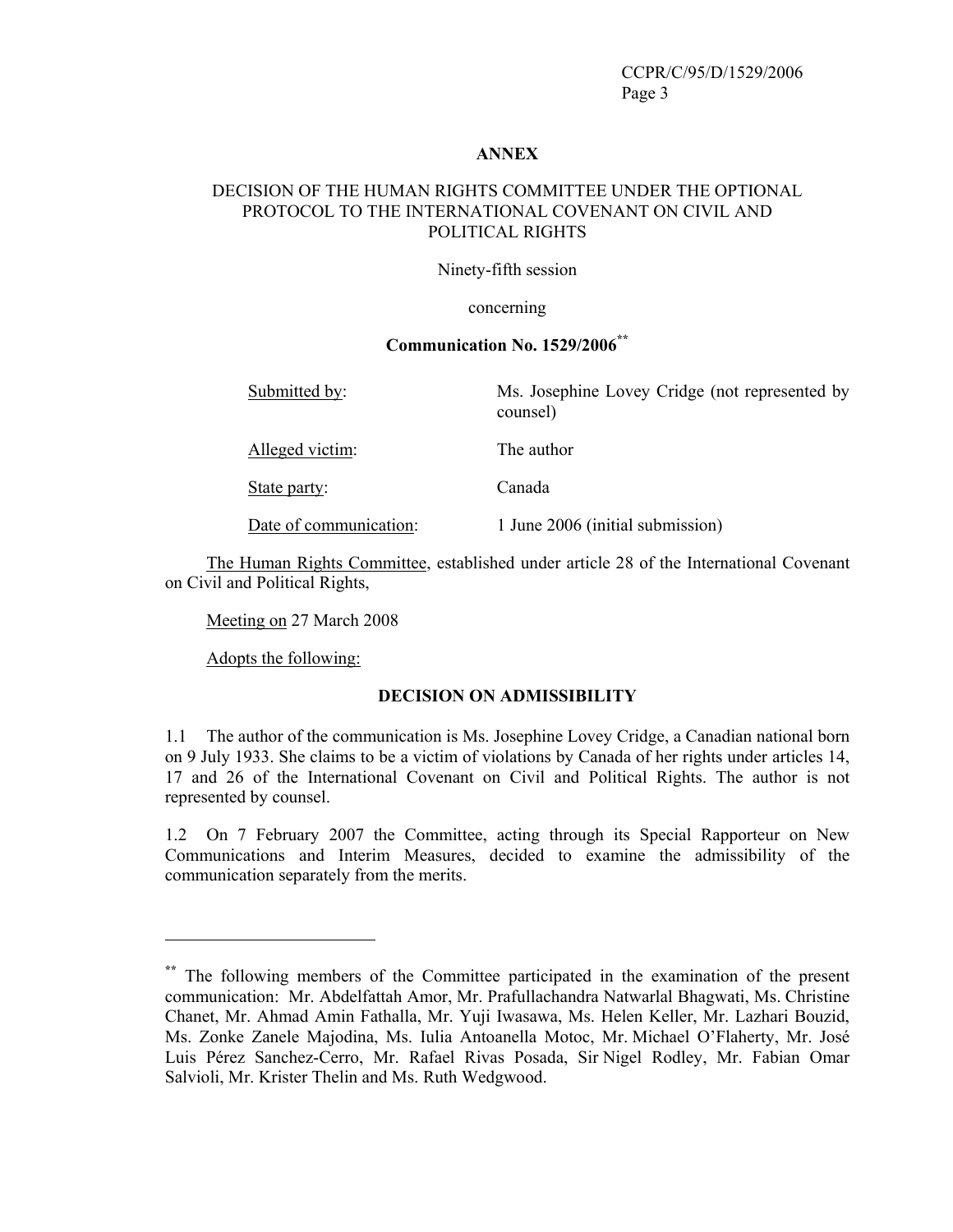### **The facts as submitted by the author**

2.1 In 1962, the author and her husband, now diseased, hired a lawyer, William Moresby, to assist with a real estate transaction between themselves and another party (the Riches). According to the author, the transaction did not proceed smoothly and in November 1963 legal action was initiated (civil action no 1) by the other party to the transaction. The author retained a new counsel, Marney Stevenson, on the recommendation of Mr Moresby. On 6 August 1964, a decision was rendered by the Supreme Court of British Columbia against the author and her husband. Ms Stevenson filed an appeal with the British Columbia Court of Appeal, which was dismissed on 23 April 1965. The author and her husband were financially destroyed by the result of the civil claim and considered that Ms Stevenson was responsible for having lost the case.

2.2 The author decided to sue Ms Stevenson for negligence (civil action no 2). Frustrated in her attempt to find a counsel willing to deal with the case, she sought the advice of the Law Society of British Columbia and was referred to Harper Gilmour Grey (now Harper Grey Easton) law firm. Harper Grey Easton initiated a lawsuit on behalf of the author and her husband. During the 18 years Harper Grey Easton conducted the author's civil claim against Ms Stevenson, the author and her family suffered emotional distress as a result of the financial burden they endured resulting from the lawsuit initiated by the Riches. The author and her husband got divorced, and the ex-husband later died. In 1986, the author discovered that Harper Grey Easton had been lying to her and had failed in its duty to prosecute her civil claim against Ms Stevenson in a professional and diligent manner. The author then dismissed Harper Grey Easton, and asked for a return of her files, but Harper Grey Easton returned only a portion of those files and concealed from her incriminating documents that were finally disclosed at a later trial against Harper Grey Easton.

2.3 From 1992 to 1994, the author retained a series of lawyers with other law firms in British Columbia to assist her with her lawsuit against Ms Stevenson. According to the author, these other lawyers continued the pattern of "professional delay, procrastination and neglect" that had been adopted by Harper Grey Easton.

2.4 In 1994, when the author was unrepresented by legal counsel, the Supreme Court of British Columbia, at the request of Ms Stevenson, dismissed the claim of the author for want of prosecution. The author then, without counsel, sued Harper Grey Easton for negligence (civil action no 3). The author was unrepresented by legal counsel because no lawyer would act for her. The trial was heard before a judge who had been a member of the Law Society of British Columbia during a part of the period during which the misconduct of Harper Grey Easton has occurred.

2.5 The Supreme Court of British Columbia rendered a decision in favour of the author on 27 January 2004 and awarded her nominal damages of CAD 100, but failed to award proper and suitable compensatory damages. The trial judge made comments, which in the author's view indicated that the judgment was neither based in logic or reason.

2.6 The author appealed, claiming damages for lost opportunities, aggravated distress and punitive damages. The respondents filed a cross appeal for legal costs. Prior to the trial, Harper Grey Easton made an offer of settlement, which the author rejected. On 20 January 2005, the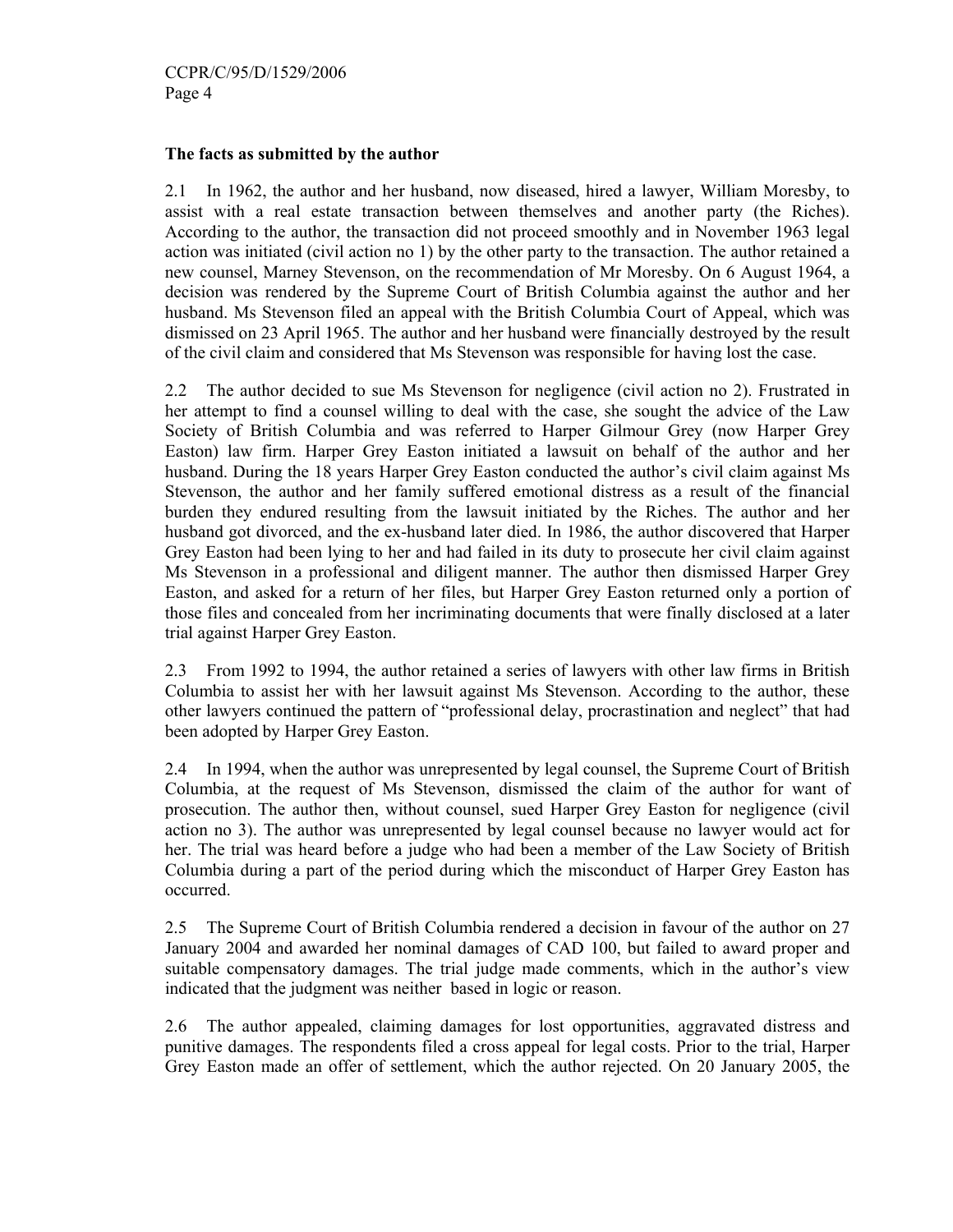Court of Appeal for British Columbia dismissed the appeal and allowed the cross appeal, awarding legal costs to the author assessed until the date of the Harper Grey Easton settlement offer, and holding the author liable for the legal cost of Harper Grey Easton from that point onward. According to the author, the reasons given by the Court of Appeal had no legal basis. Furthermore, the author alleges that the judges made unnecessary and ungentlemanly attacks on the character of the author, thereby undermining her honour and reputation.

2.7 The author then appealed to the Supreme Court of Canada, claiming institutional bias on the part of the judicial apparatus and the legal profession of Canada. This appeal was rejected in August 2005, without providing any reasons.

# **The complaint**

3.1 The author claims to be a victim of a violation of article 14, as the judicial system to which she applied for remedy lacked independence and impartiality, and articles 14 and 26 with regard to equality before the courts. The author also claims a violation of article 17 in that the court attacked her reputation and dignity by being too dismissive of her claim. Finally, the author claims a violation of her right to own property under article 17 of the Universal Declaration of Human Rights.

3.2 The author alleges that as her claims were directed against a prominent law firm with close linkages to the political, legal and judicial elites of Canada, she could not obtain a hearing of her civil claim before an independent, impartial and competent tribunal in Canada, she was denied her right to equality before the law and the courts, was deprived arbitrarily of her property and was subject to inappropriate attacks upon her honour and reputation.

3.3 The author claims that her failure to obtain a resolution according to Canadian law in the Canadian civil dispute resolution system is a result of institutional and/or organizational bias, where a self-insured legal profession has been granted a semi-exclusive monopoly on the provision of legal services for real estate transactions and an exclusive monopoly on the provision of advocacy services and the positions of judges in the Canadian courts.

3.4 The author claims that her problems were exacerbated by the fact that the self-insurance fund of the legal profession in British Columbia was technically insolvent at the time her case was before the courts in British Columbia. Accordingly, both the judiciary and the legal profession had a financial self-interest in assuring that she lost her claim.

### **State party's observations**

4.1 On 30 January 2007, the State party challenged the admissibility of the communication.

4.2 The State party claims that the author's allegations with respect to violations of her right to own property are inadmissible *ratione materiae,* as the right to own property is not a right protected in the Covenant. The loss of the author's property and the initial litigation involving that loss occurred before 19 August 1976, the date on which the Covenant entered into force for Canada and before 23 August 1976, the date on which the Optional protocol entered into force. This allegation is therefore also inadmissible *ratione temporis.* Furthermore, the allegations with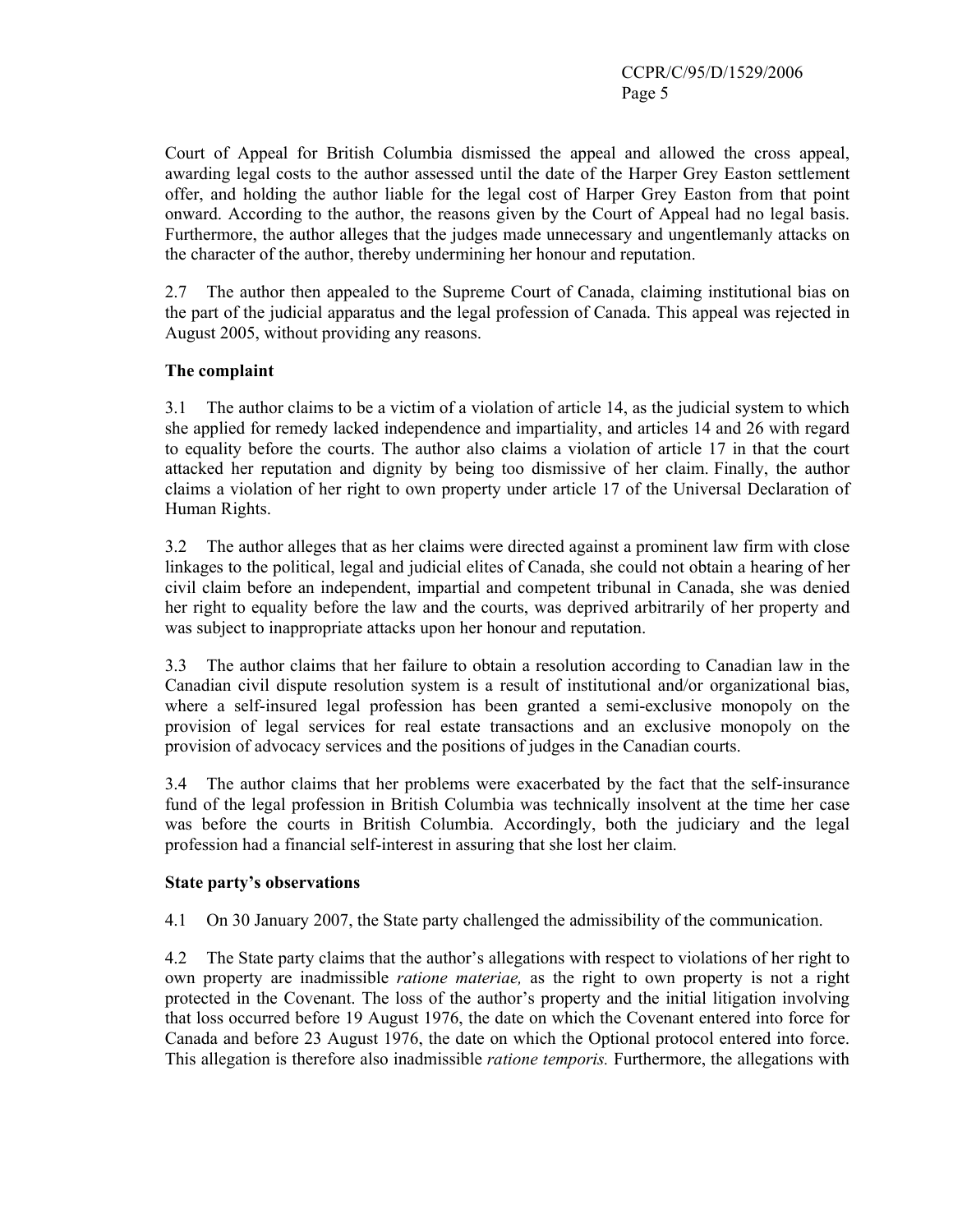respect to the loss of property relate to errors on the part of legal counsel representing the author at the time. The allegations of negligence on the part of the author's privately retained legal counsel cannot be ascribed to Canada.

4.3 The State party submits that the author has failed to exhaust domestic remedies. The communication does not disclose any actions taken by the author since Canada has been a party to the Covenant in which the author has raised in domestic proceedings issues of judicial bias or any other failure to ensure her a fair hearing, or allegations of unwarranted attacks on her honour or reputation on allegations of discrimination or unequal treatment before a tribunal or court. No domestic court, tribunal or other body has been afforded an opportunity to rectify any perceived violation of the author's rights under the Covenant.

4.4 The State party submits that the civil action at the heart of this communication is civil action no 3. At the trial level in civil action no 3, the author did not seek to have the trial judge exclude herself on grounds of bias or lack of impartiality. Civil action no 3 did not allege any violation of applicable human rights legislation. In her appeal in civil action no 3, the author did not raise any of the allegations that form the basis for this communication. Her failure to raise issues at trial cannot now be turned into allegations of bias against Canadian courts for the purposes of a complaint under the Covenant. The issues raised by the author on appeal in civil action no 3 were as follows (Decision of the Court of Appeal for British Columbia dated 20 January, 2005, paragraph 10): "Ms Cridge advances three grounds for her appeal. She contends that the judge erred in failing to assess damages for a lost opportunity, in failing to award general or aggravated damages for distress, and in failing to award punitive damages."

4.5 The State party submits that the author's allegations that non-lawyers seeking justice for alleged wrongs done by lawyers cannot find justice in Canadian courts because Canadian judges are all former lawyers, do not remove her obligation to at least attempt to seek redress for violations of Covenant rights in domestic fora.

4.6 The State party further submits that the communication contains sweeping allegations of judicial bias which are not substantiated to any degree that would render them worthy of consideration as possible violations of rights protected by the Covenant. This constitutes an abuse of the right to submission pursuant to article 3, and the allegations in respect of article 14, paragraph 1, should be declared inadmissible pursuant to article 3 of the Optional Protocol and Rule 90 (c) of the Committee's Rules of Procedure.

4.7 With regard to attacks on the author's honour or reputation, the State party submits that the reasons for judgment contain no unwarranted attacks on the character or honour of the author. Neither the trial decision nor the decision of the Court of Appeal disclose anything that could be characterized as a violation of article 17, and the allegations in respect of article 17 should be declared inadmissible pursuant to article 3 of the Optional Protocol and Rule 90 (c) of the Committee's Rules of Procedure.

4.8 The State party submits that the author's reliance on article 26 is inadmissible *ratione materiae*, as there is no evidence that demonstrates that the author was discriminated against. The facts contained in the communication do not demonstrate that the author's alleged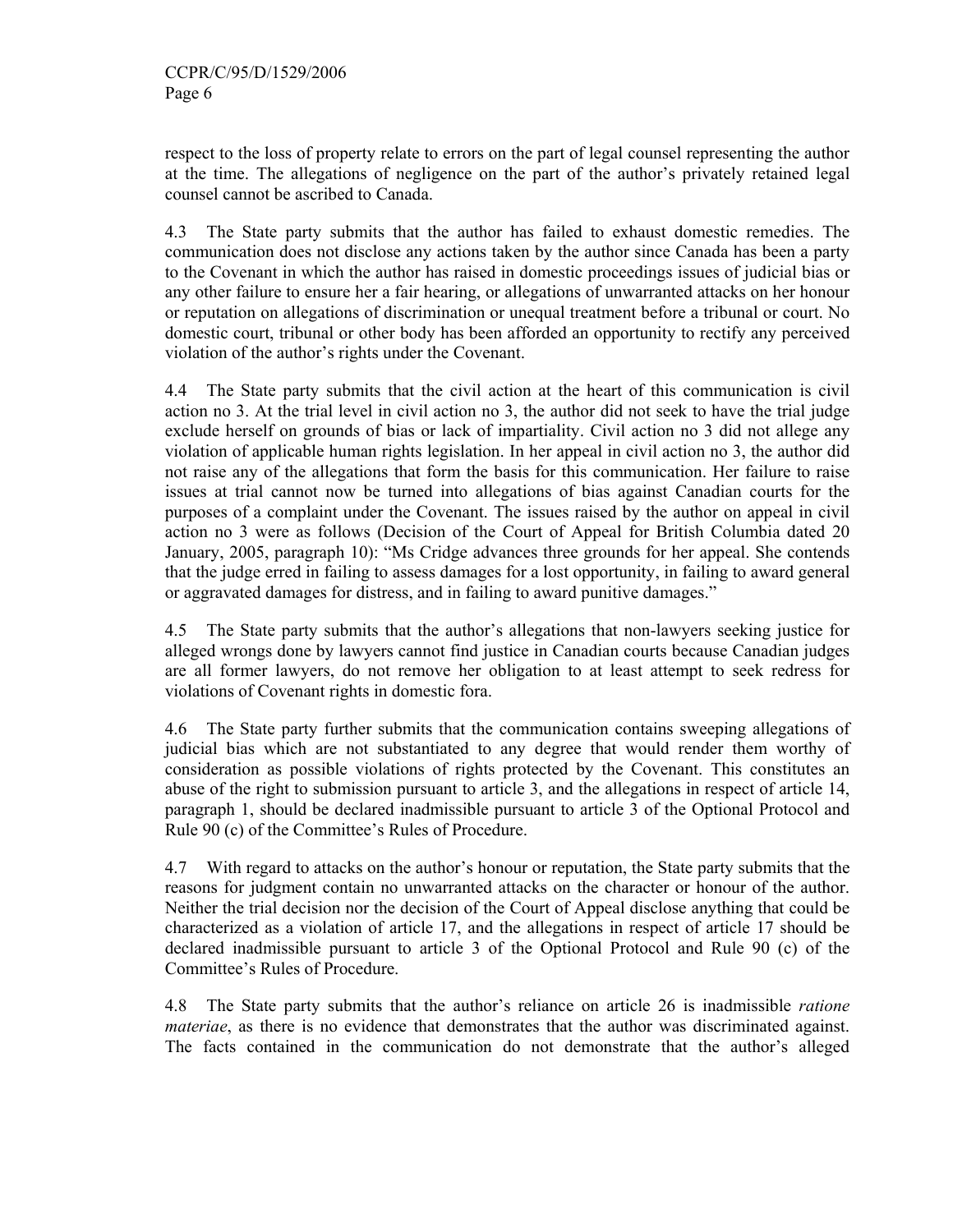differential treatment is attributable to her belonging to any identifiable group or category of persons which could be exposed to discrimination.

### **Authors' comments on the State party's observations**

5.1 By letter received 20 November 2007, the author challenged the State party submission. The author explains that she referred to her loss of property rights in 1962 as background information to give the Committee an understanding of why she sought relief from Canada's civil dispute resolution system.

5.2 The author submits that although her lawyers were privately retained, private lawyers are, under Canadian law, officers of the court, an arm of the state, and the lawyers are ministers of justice – a state function.

5.3 The author submits that she exhausted domestic remedies when she made application for leave to appeal to the Supreme Court of Canada and her application was refused without reason. She is unaware of any domestic forum where she can pursue her grievance against the members of the judiciary. There are no remedies available in Canada in a case where a party encountered judicial bias at trial, except through the appeal process which she exhausted. She set out detailed evidence of institutional bias by the judiciary and legal profession in British Columbia in her application for leave to the Supreme Court of Canada.

5.4 The author submits that in her initial submission she provided corroborating evidence supporting her allegation that the civil dispute resolution system in Canada is not independent in cases where a person is suing a lawyer.

5.5 With regards to the non-substantiation of the allegations of judicial bias, the author claims that some of these are observations concerning the nature of Canada's dispute resolution system, and its members are notorious in the global legal jurisprudence where a frequent recurring criticism of the Anglo-American common law system of dispute resolution is its reliance on lawyers and the sub-group of lawyers who occupy the judicial function. The author claims that she also set out specific instances of conduct by the trial judge that substantiate her allegations of judicial bias.

5.6 With reference to the State party's submission that there has been no attack on her honour and reputation, the author claims that the judges at trial and at the Court of Appeal attacked her credibility and, falsely, and found fault with her rather than the lawyers who failed her at every level.

5.7 Finally, the author submits that her allegations are not as "sweeping and general" as the State party suggests, but are narrowly focused on the issue of bias that arises in a case where a party is suing a lawyer in a court system managed and operated by the legal profession.

### **Issues and proceedings before the Committee**

6.1 Before considering any claim contained in a communication, the Human Rights Committee must, in accordance with rule 93 of its rules of procedure, decide whether or not it is admissible under the Optional Protocol to the Covenant.